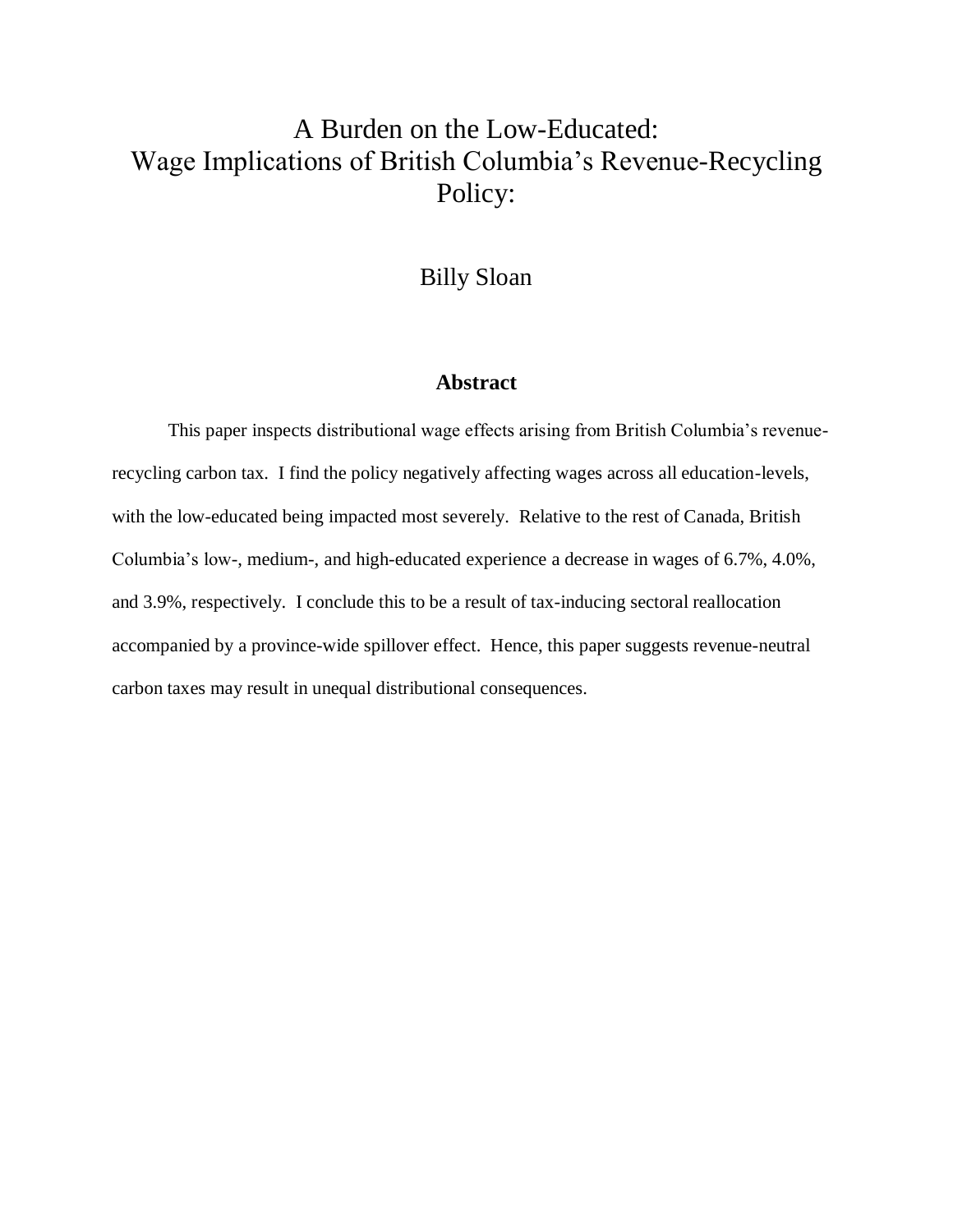# **1. Introduction**

Carbon taxes have become an increasingly prevalent topic of study in recent years, with countries and regions implementing policy at a growing rate in hopes of decreasing emissions. This paper will attempt to examine the effect of British Columbia's revenue-neutral carbon tax on education-level wage distribution. While previous literature has deemed the tax successful in reducing emissions, little research has been done in investigating labor market outcomes. British Columbia's policy is intriguing for a couple of reasons. First, in accounting for approximately three-quarters of the province's total emissions, it provides an excellent opportunity to inspect environmental and labor market outcomes resulting exclusively from the tax. Second, with the policy both taxing emissions and recycling revenue, the effect on wage distribution remains ambiguous.

This notion relates to the double dividend hypothesis, in which a revenue-recycling environmental tax may improve welfare in two separate ways. First, benefits can be seen through the tax effect. By instilling a tax, the government creates a market for emissions resulting in a relative increase in the price of pollution. This price increase forces firms to either substitute away from the polluting good or scale down production, both of which will decrease total emissions. Labor is assumed to be a better substitute for energy than capital (Welsch 1996), indicating the tax effect is capable of having a positive impact on employment. Chiroleu-Assouline and Fodha (2006) suggest this outcome depends on the intertemporal elasticity of substitution. Hence, a market in which labor and energy are easily substitutable is likely to see an increase in employment and decrease in wages. These hypotheses are supported by Yamazaki (2017), which will be discussed later in the paper.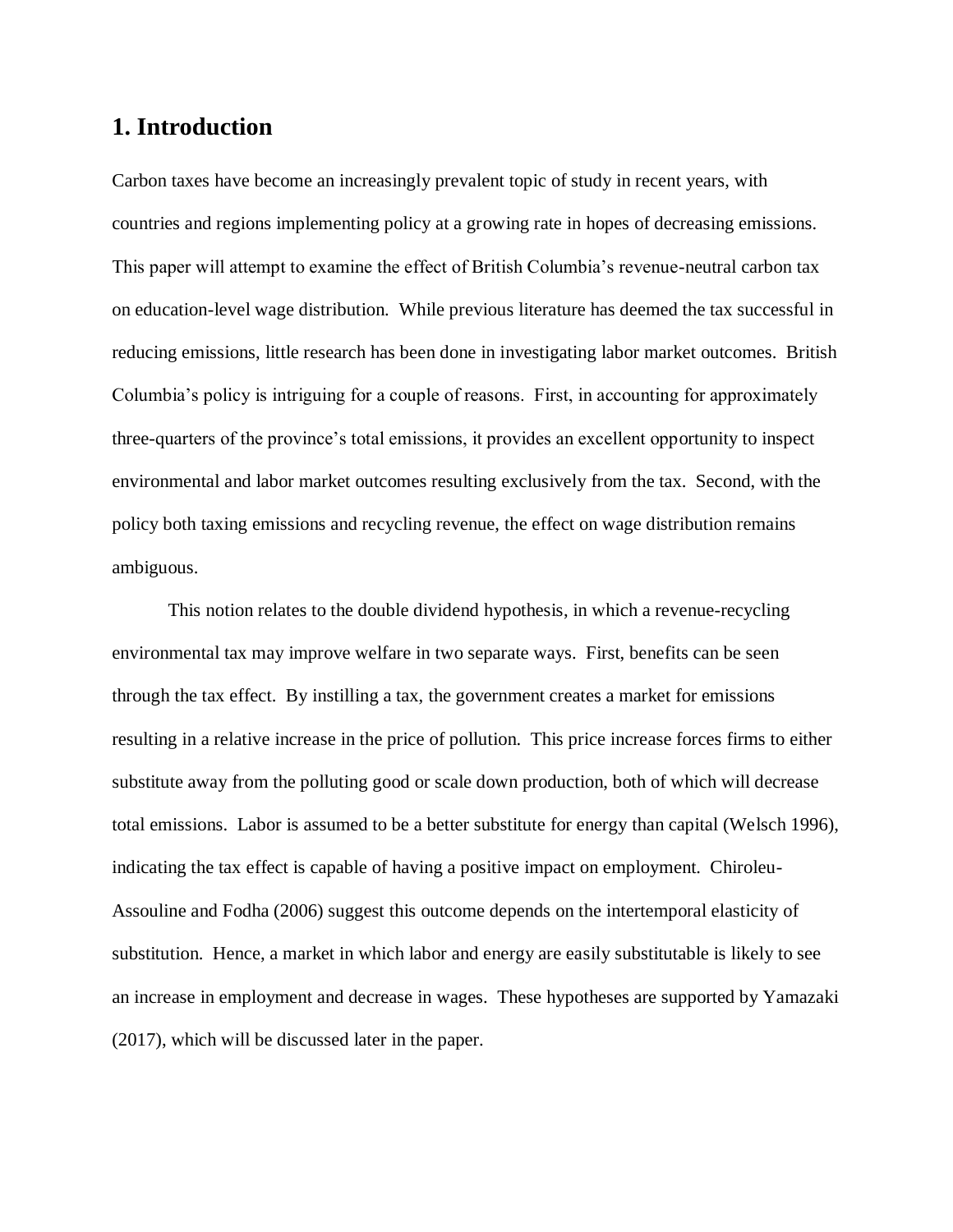The second dividend is possible through the redistribution effect. With the government recycling all tax revenue, welfare may improve through the redistribution of income. Welsch (1996) notes that the goal of revenue recycling is to decrease the firm's price of labor while allowing workers to receive the same wage rate. This can be achieved through a reduction in the corporate income tax rate, with firms being provided an incentive to increase labor supply. In British Columbia, the high corporate tax rate was reduced from 11 percent in 2008, to 10.5 percent in 2010, to 10 percent in 2011. Similarly, the low corporate tax rate was reduced from 3.5 percent in 2008, to 3 percent in 2010, to 2.5 percent in 2011 (Ministry of Finance, 2008 – 2012). While this paper will not directly test the double dividend hypothesis, its premise is useful in evaluating wage effects of the two dividends.

Beck et al. (2015) use a static, competitive general equilibrium model to study the tax's effect on household-level income distribution. They find personal tax cuts for low and medium income households leading to a wage increase across all households, with those of higher income experiencing the greatest benefits due to their higher share of labor market income. On the contrary, their model shows lower income households capturing the majority of gains from lump-sum transfers, with lower income households having a greater dependency on transfer income. This paper differs from Beck et al. (2015) in a number of ways. First, I make use of individual-level microdata to empirically analyze distributional effects, allowing my model to include worker-specific characteristics. Second, I conduct a difference in difference analysis comparing the tax's distributional effect on British Columbia relative to the rest of Canada, providing a model better resistant to country-wide economic shocks.

This paper closely follows the work of Yamazaki (2017) and Yip (2018). Both use a difference in difference approach in empirically examining labor market consequences of the tax,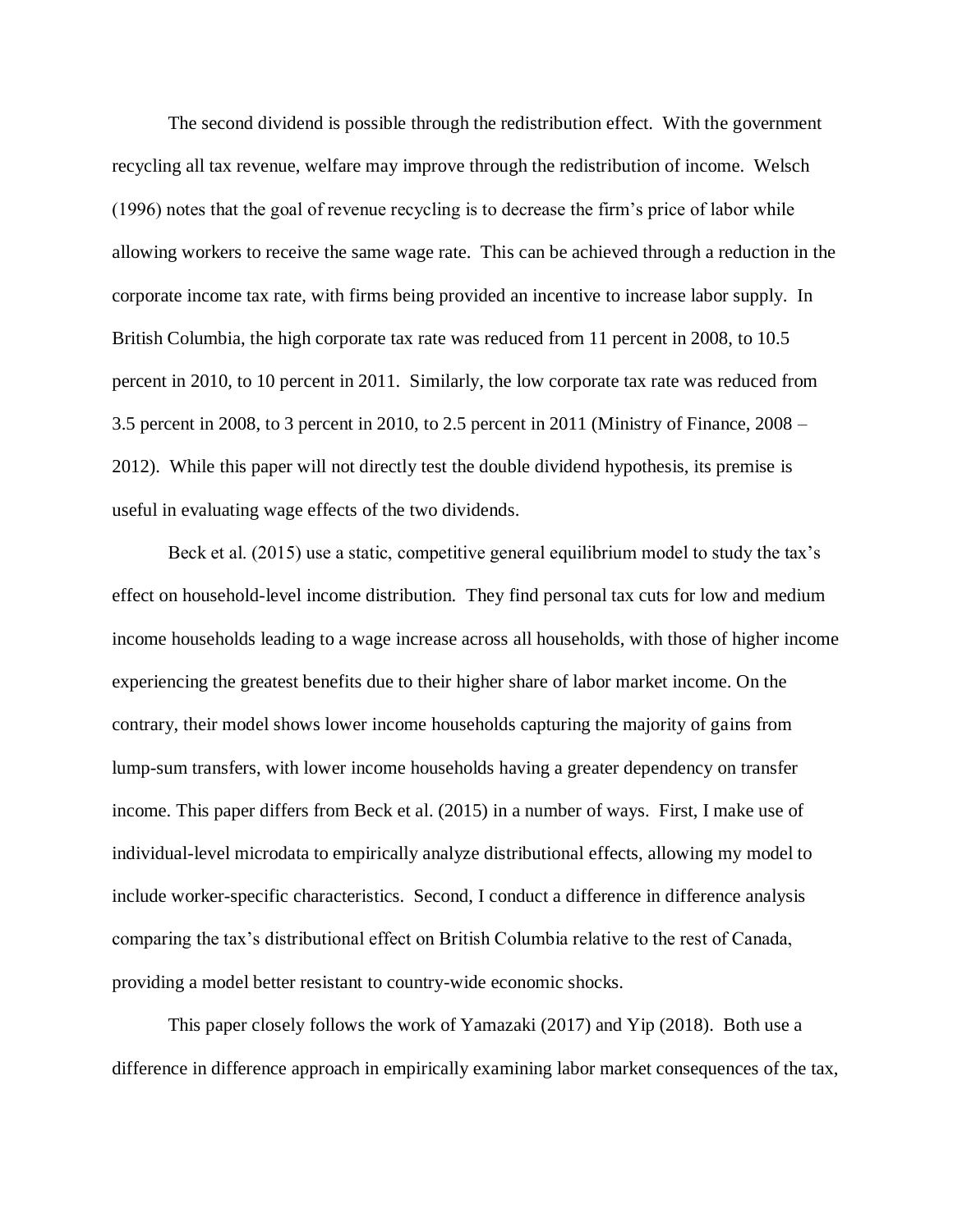with Yamazaki (2017) looking into overall labor market effects and Yip (2018) delving into distributional consequences. Similar to Yip (2018), I obtain data from the Canadian Labor Force Survey (via Statistics Canada) to observe education-level differences. On the contrary, Yamazaki (2017) conducts an industry-level analysis, assuming emission intensity and trade intensity accurately proxy each industry's energy intensity and labor demand elasticity, respectively. Yamazaki's research finds an overall increase in employment accompanied by a decline in the wage rate, indicating positive employment effects had in cleaner industries outweigh any negative employment effects had in polluting industries, and suggesting a rise in labor supply exceeding any increase in demand. Conversely, Yip (2018) finds an overall decrease in employment. While these conclusions are insightful, investigating the tax's distributional impact is important, with governments likely to avoid policy disproportionately harming the low-educated. Thus far, only Yip (2018) has examined distributional effects. Although he notes a decrease in employment across all education levels, his research fails to address wage rates. Hence, this paper will be informative to prospective policymakers considering a revenue-neutral carbon tax.

Although the low-educated capture the majority of redistribution gains (Beck et al., 2015), Yip (2018) finds they become worse off due to involuntary and voluntary job loss. When investigating labor market effects of the Clean Air Act, Walker (2013) finds sectoral reallocation leading to earnings losses, suggesting British Columbia's low-educated workers may experience a decline in their wage rate. Yip's research support this notion, as he finds an increase of the medium- and low-educated working temporary jobs following the tax. Gathering data through 2016, my model accounts for temporary layoffs following sectoral reallocation and thus provides an accurate population when examining distributional consequences.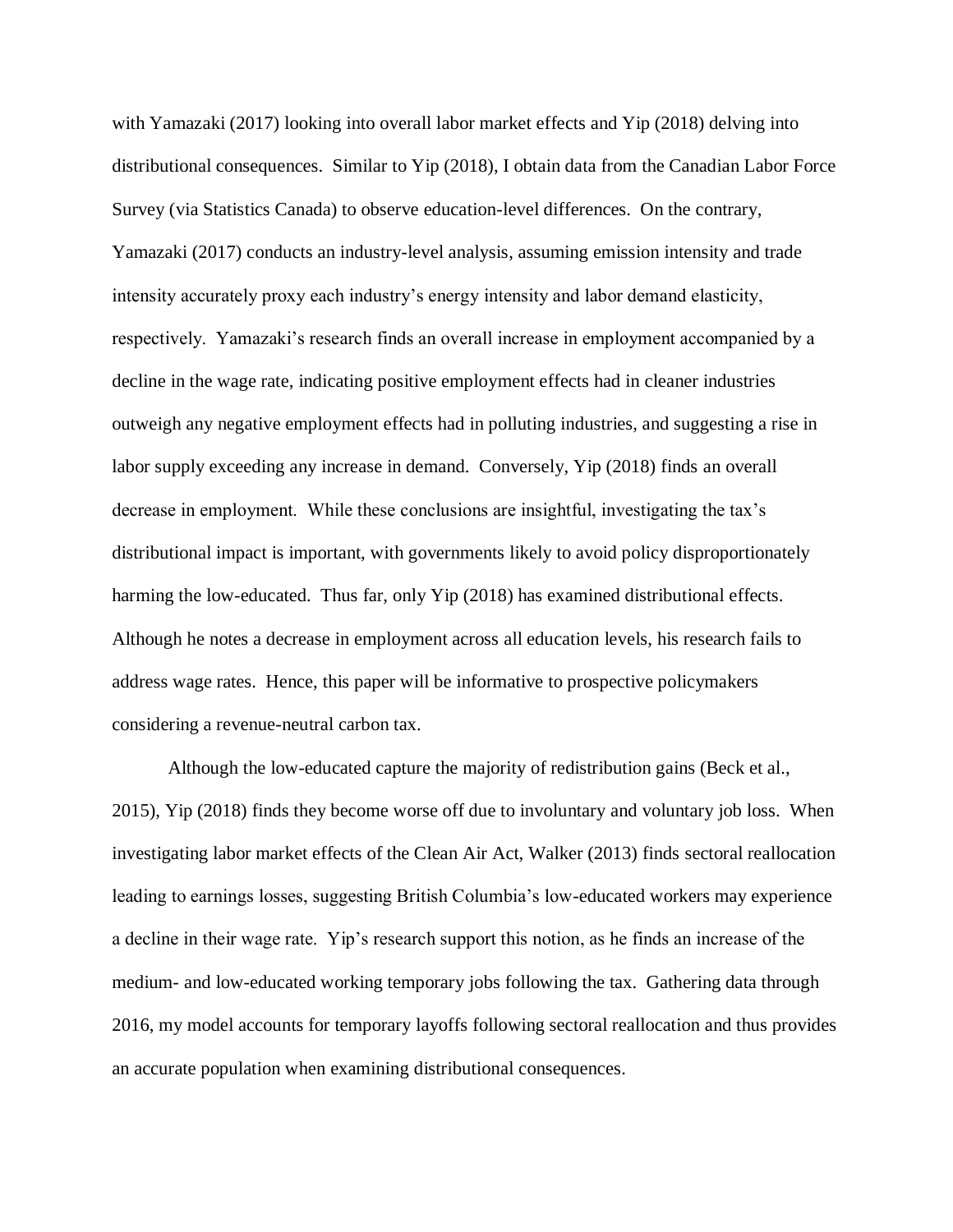While prior labor market analysis of carbon taxes has proven burdensome, British Columbia's policy creates an ideal scenario to isolate both wage and employment effects. Although this paper does not empirically examine employment, I consider the double dividend hypothesis when evaluating wages. Similar to Yamazaki (2017) and Yip (2018), I use a difference in difference approach, allowing my model to account for country-specific economic shocks. In addition, I make use of individual-level microdata to investigate distributional wage effects, whereas prior empirical work has been limited to examining overall labor market effects (Yamazaki, 2017) and distributional employment effects (Yip, 2018). Thus, this paper will build upon previous research and contribute new findings on the tax's labor market outcomes.

The rest of this paper will be structured as follows. Section two introduces data sources and corresponding methodology. Section three discusses empirical findings. Section four illustrates the hypothesized temporary employment effect. Section five concludes the paper and provides policy implications.

# **2. Data Descriptions and Methodology**

#### **I. Data Sources**

My work makes use of individual-level microdata obtained from the Canadian Labor Force Survey, spanning from January 2001 – December 2016. The survey samples roughly 100,000 individuals per month, acquiring demographic characteristics such as age, education-level, and province in addition to labor force statistics such as hourly earnings, industry, and labor force status. This microdata is ideal for examining labor market outcomes, providing a sample size representative of the entire population while allowing for control of worker specific characteristics. In this study, the low-educated are those without a high school diploma, the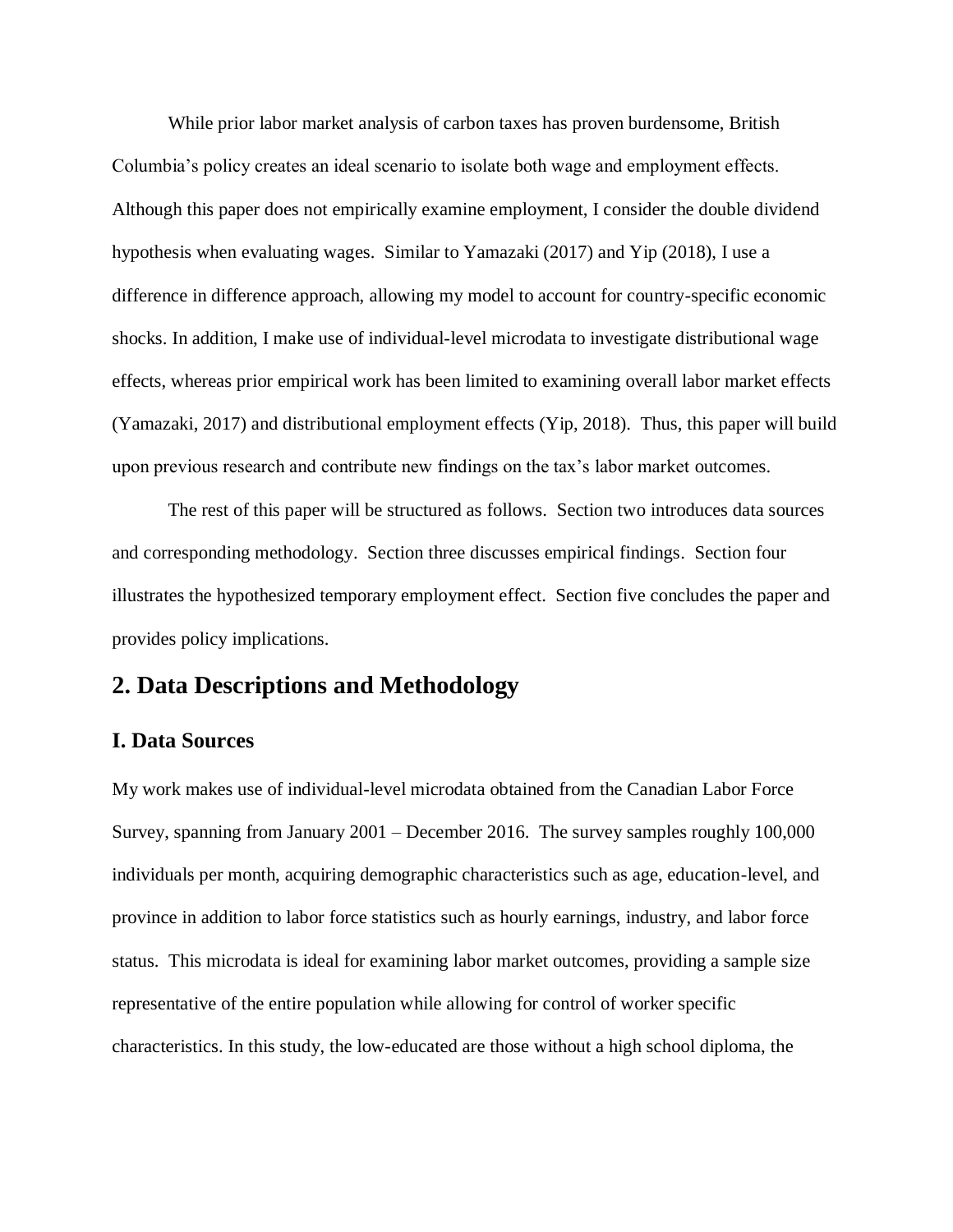medium-educated are those with a high school diploma but without a bachelor's degree, and the high-educated are those with a bachelor's degree or higher certificate.

#### **II. Methodology**

I conduct a difference in difference analysis, estimating the effect on these three groups using the following multivariate regressions:

$$
Low\_Ed\_W_{ipt} = \alpha + \beta_I (BC_p \times Post_t) + X^T_{ipt} + \eta_p + \delta_t + \varepsilon_{ipt}, (1)
$$
  

$$
Med\_Ed\_W_{ipt} = \alpha + \beta_I (BC_p \times Post_t) + X^T_{ipt} + \eta_p + \delta_t + \varepsilon_{ipt}, (2)
$$
  

$$
High\_Ed\_W_{ipt} = \alpha + \beta_I (BC_p \times Post_t) + X^T_{ipt} + \eta_p + \delta_t + \varepsilon_{ipt}, (3)
$$

Where  $W_{ijpt}$  is the hourly earnings of individual i, in province p, at time t.  $BC_p$  is a dummy equaling one if the individual resides in British Columbia, and zero if not. *Post<sup>t</sup>* is a dummy equaling one if in July 2008 or later, and zero if prior. Hence, the term *(BCp x Postt)* takes on the value of one if the individual resides in British Columbia following implementation of the policy.  $X^{T}$ <sub>ipt</sub> is a vector of individual specific variables containing the respondent's age, gender, marital-status, etc. *η<sup>p</sup>* accounts for province fixed effects, and *δ<sup>t</sup>* accounts for *Year x Month* fixed effects.  $\beta_l$  is the difference in difference estimate of the model, representing the after-tax wage effect of living in British Columbia. To capture the causal effect by education-level, I separate the population into the three groups previously mentioned and obtain a corresponding *β<sup>1</sup>* for each.

To ensure validity of the estimates, a few key assumptions must be made. First, to compare differences across education-level, I must assume the differences between each *β<sup>1</sup>* from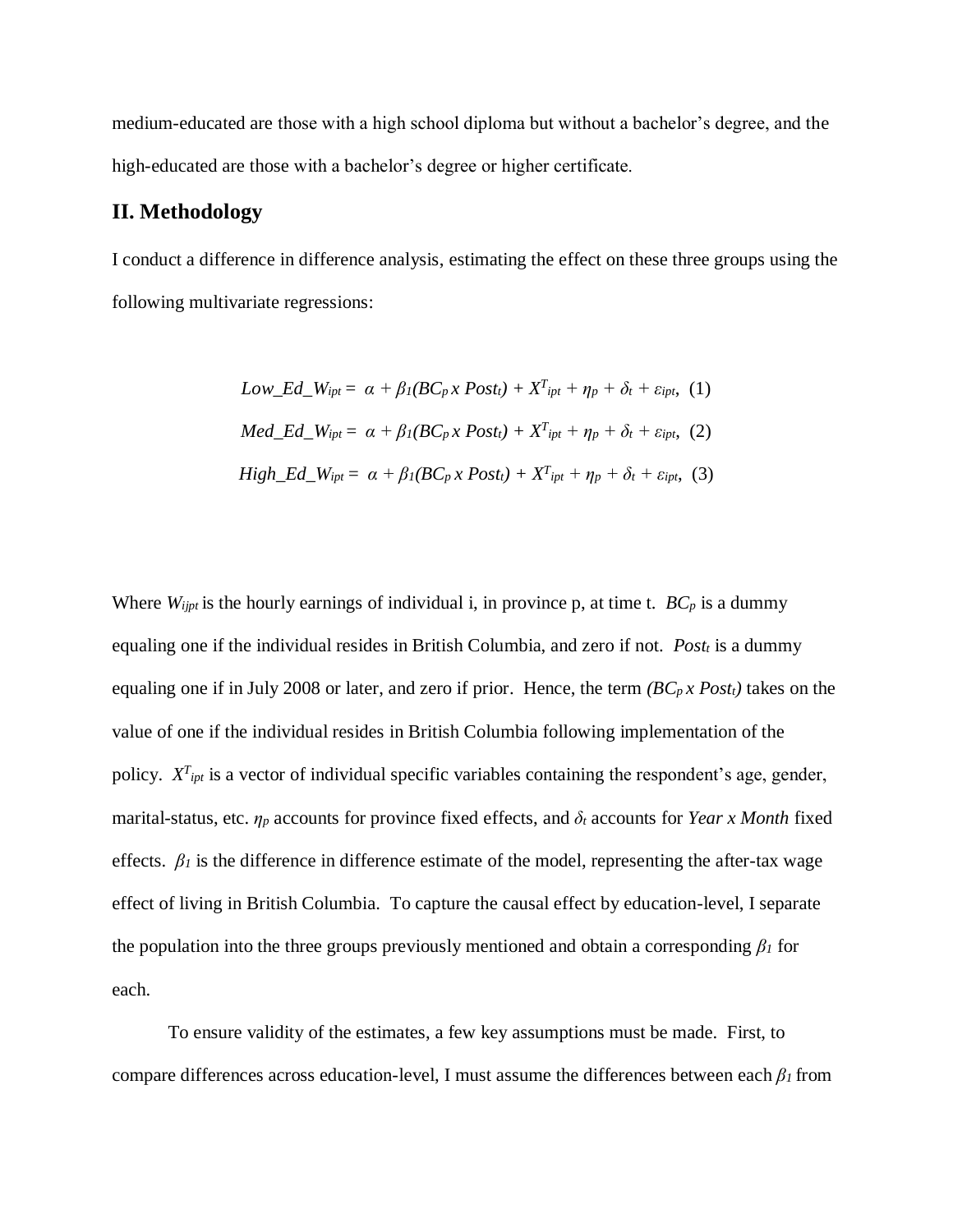(1), (2), and (3) to accurately depict the differences of wage effects between each education level. To allow for this comparison, I construct the following models:

$$
W_{ipt} = \alpha + \beta_l (BC_p x Post_t x Low\_Educ) + \beta_2 (BC_p x Post_t x High\_Educ) + X^T_{ipt} + \eta_p + \delta_t + \varepsilon_{ipt} (4)
$$
  

$$
W_{ipt} = \alpha + \beta_l (BC_p x Post_t x Low\_Educ) + \beta_2 (BC_p x Post_t x Med\_Educ) + X^T_{ipt} + \eta_p + \delta_t + \varepsilon_{ipt} (5)
$$

Where the coefficients take on the values previously mentioned. I interact education-level with  $(BC_p x Post_t)$ , now examining the differential wage effects between each group. With the focus of this study being to assess the impact on the low-educated, I choose to exclude interaction between the medium- and high-educated.  $\beta_l$  is again the difference in difference estimate, in this model representing the after-tax differential wage effect between British Columbia's low- and medium-educated in (4), and low- and high-educated in (5). If robust, the  $\beta_l$  estimate from (4) should approximate the difference between the  $\beta_l$  estimates for the low- and medium-educated from (1) and (2). Similarly, the  $\beta$ *l* estimate from (5) should approximate the difference between the  $\beta_l$  estimates for the low- and high-educated from (1) and (3).<sup>1</sup>

Second, I must assume there being no anticipatory effects of the tax. That is, my results are not driven by the announcement of the policy prior to its implementation. I argue this to be a reasonable assumption on two accounts. First, the tax was announced only four months before its implementation, leaving firms with little time to make significant changes with respect to wages. In addition, the policy's revenue recycling measure likely lessened its negative perception, with firms being aware of a decrease in the corporate income tax rate.

 $\overline{a}$ 

<sup>1</sup> See Table 2 in the Data Appendix for additional robustness tests.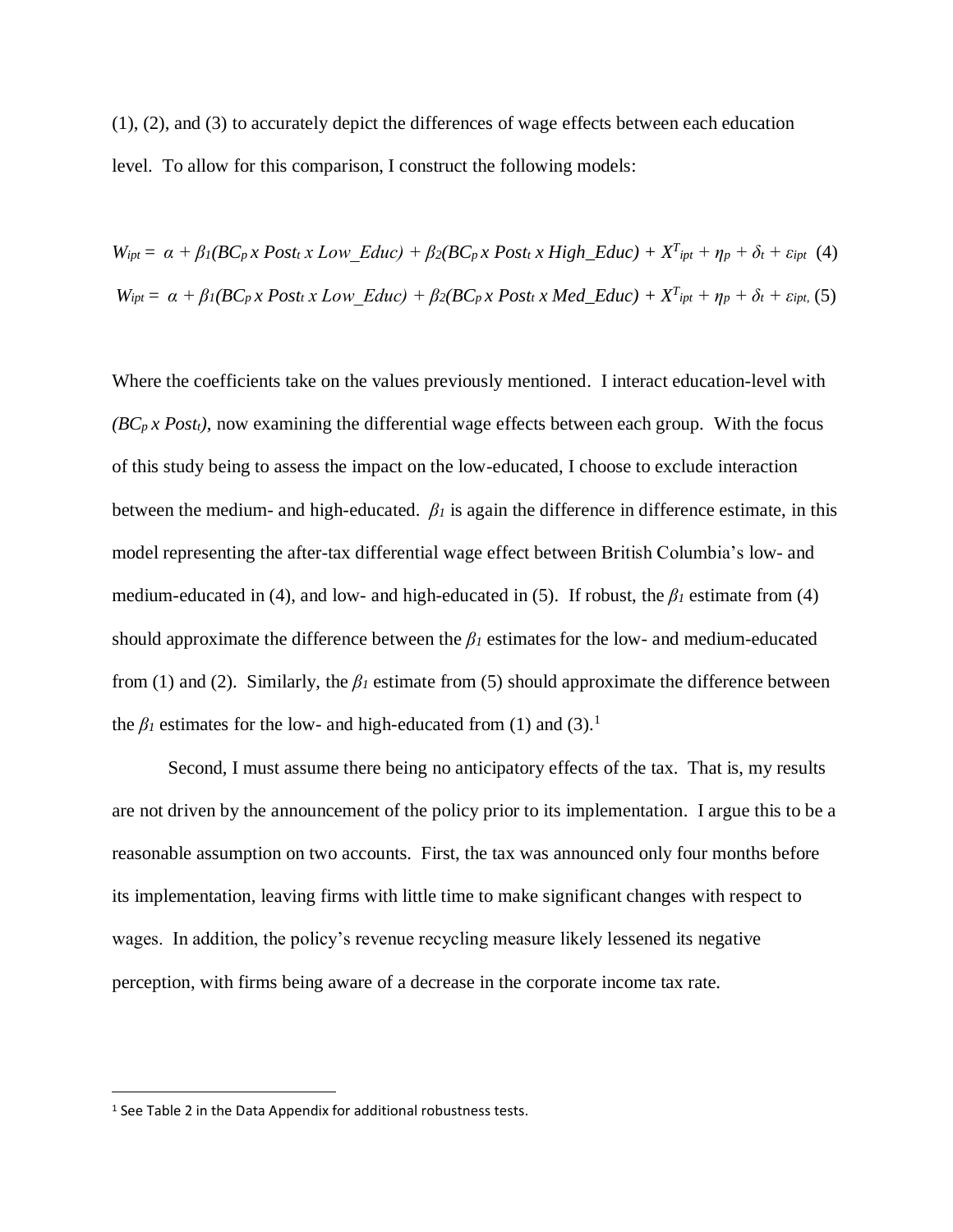Third, I must assume a parallel wage trend between British Columbia and the rest of Canada during the pre-tax period. I find parallel trends dating back to 2001 with all provinces, allowing my model to control for the rest of Canada entirely. <sup>2</sup>

Lastly, with the policy being introduced July 1, 2008, I must assume the results of my model are not affected by the 2008 recession. I will discuss this assumption in further detail following analysis of the results.

# **3. Empirical Findings**

| <b>Difference-in-Difference Analysis</b> |         |                                     |         |                          |                        |  |  |  |  |
|------------------------------------------|---------|-------------------------------------|---------|--------------------------|------------------------|--|--|--|--|
|                                          | (1)     | (2)                                 | (3)     | (4)                      | (5)                    |  |  |  |  |
|                                          | Low     | Medium                              |         | High Low-Medium Low-High |                        |  |  |  |  |
| Dependent Variable: ln(Hourly Wages)     |         |                                     |         |                          |                        |  |  |  |  |
| $BC \times Post$                         |         | $-0.067***$ $-0.040***$ $-0.039***$ |         |                          |                        |  |  |  |  |
|                                          | (0.002) | (0.001)                             | (0.002) |                          |                        |  |  |  |  |
| BC x Post x Low Educ                     |         |                                     |         | $-0.029***$<br>(0.002)   | $-0.033***$<br>(0.003) |  |  |  |  |

Table 1: The Education-Level Wage Effect

Notes: Equations (1), (2), and (3) separate the wage effect on the low-, medium-, and high-educated, respectively. Equations (4) and (5) represent the differential effect between the low- and medium-educated, and the low- and high-Educated, respectively. All results contain province and *Year x Month* fixed effects, in addition to individual specific variables. The data used is from the Canadian LFS, spanning from January 2001 - December 2016, w variables. The data used is from the Canadian LFS, spanning from January 2001 - December 2016, with July 2008 - December 2016 being the post-tax period. British Columbia is the treatment group, while the rest of Canada is December 2016 being the post-tax period . British Columbia is the treatment group, while the rest of Canada is the control group. In equations  $(1)$ ,  $(2)$ , and  $(3)$ , the number of observations are 1358207, 6614564, and 2039229, respectively. Equations (4) and (5) have 10012039 observations. For equations (1), (2), and (3), the Adjusted R-Squareds are 0.504, 0.372, and 0.221, respectively. Equations (4) and (5) have an Adjusted R-Squared of 0.444. Robust Standard Errors are clustered by province and included in parenthisis below each estimate. Significance Levels: \*\*\* =  $1\%$ , \*\* =  $5\%$ , \* =  $10\%$ 

Table 1 displays the individual effect on each education-level in addition to the differential

effects between each education-level. The tax negatively affects wages across all education

levels, causing wages of the low-, medium-, and high-educated to decrease by 6.7%, 4.0%, and

 $\overline{a}$ 

<sup>&</sup>lt;sup>2</sup> See Figure 1 in the Data Appendix.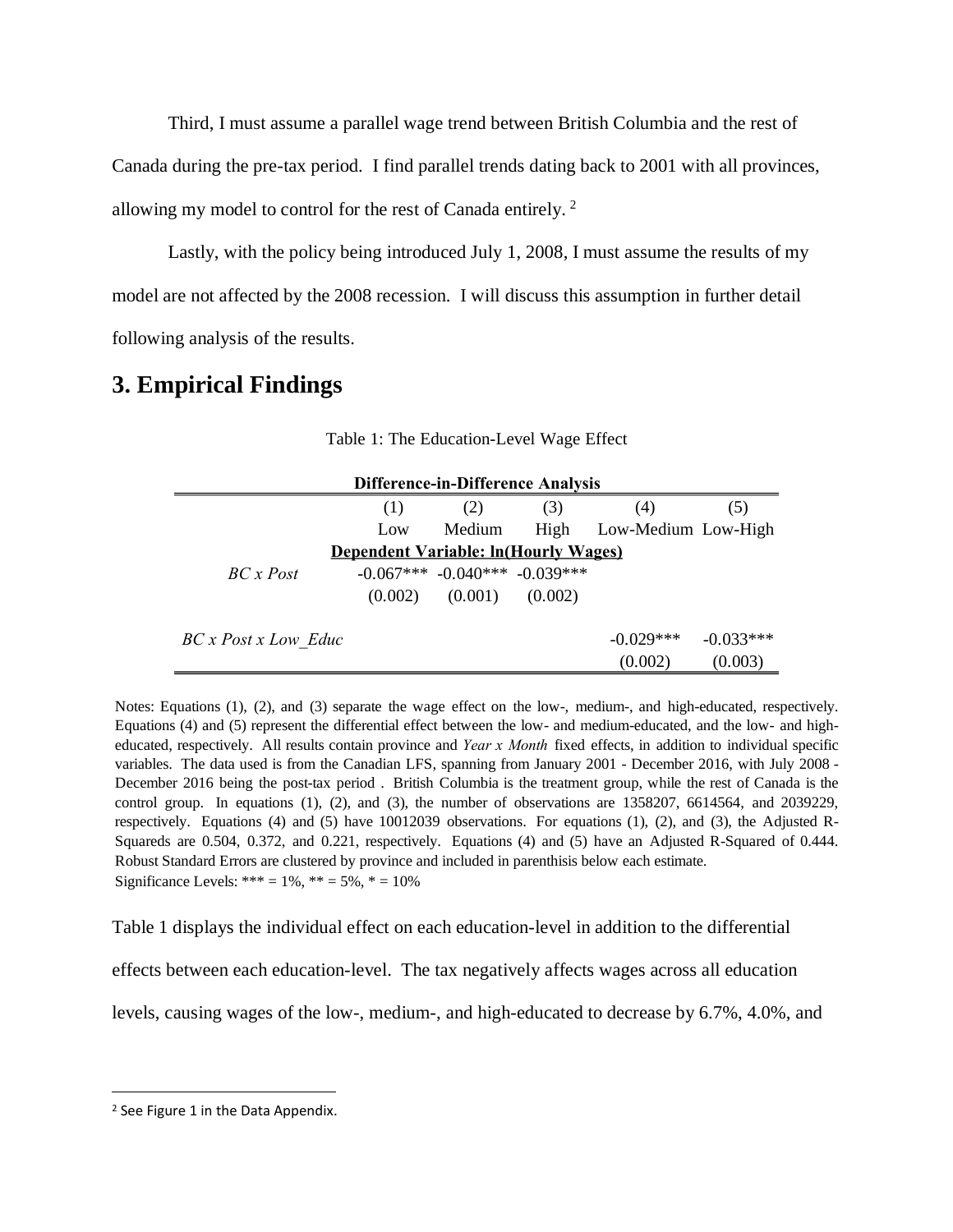3.9%, respectively. Equations (4) and (5) allow for comparison between education-levels and serve as a robustness check for equations (1), (2), and (3). The results indicate wages of British Columbia's low-educated decrease 2.9% relative to the province's medium-educated, and 3.3% relative to the province's high-educated.

### **4. The Temporary Employment Effect**

I claim the observed wage effect to be a result of tax-inducing sectoral reallocation accompanied by a spillover effect into other industries. First, the policy causes job losers in energy intensive industries to pursue lower paying, temporary jobs. The low-educated are affected most severely, being heavily concentrated in these industries. The decrease in labor demand then causes wages to fall in industries province-wide, explaining the adverse effect on the medium- and higheducated. I hypothesize the 6.7% decrease in wages is not uniform across the low-educated. Those unaffected by the temporary employment effect likely experience a decrease in wages similar to the medium- and high-educated. Conversely, I believe workers forced into temporary employment see a decrease in wages greater than 6.7%. Although this paper does not empirically test the temporary employment effect, support of this hypothesis is provided in the following section.<sup>3</sup>

#### **I. Tax or Recession Driven?**

 $\overline{a}$ 

To confirm causal effect of the carbon tax, I must assume the results of my model are not driven by the 2008 recession. One could suggest British Columbia was hit harder by the recession than the rest of Canada, explaining the province's relative decrease in wages across all educationlevels. I argue this to be an inaccurate conclusion for two reasons. First, in line with the parallel trend assumption, I observe British Columbia closely following the rest of Canada's wage trends

<sup>&</sup>lt;sup>3</sup> In addition, Walker (2013) and Yip (2018) discuss relevant findings in their research.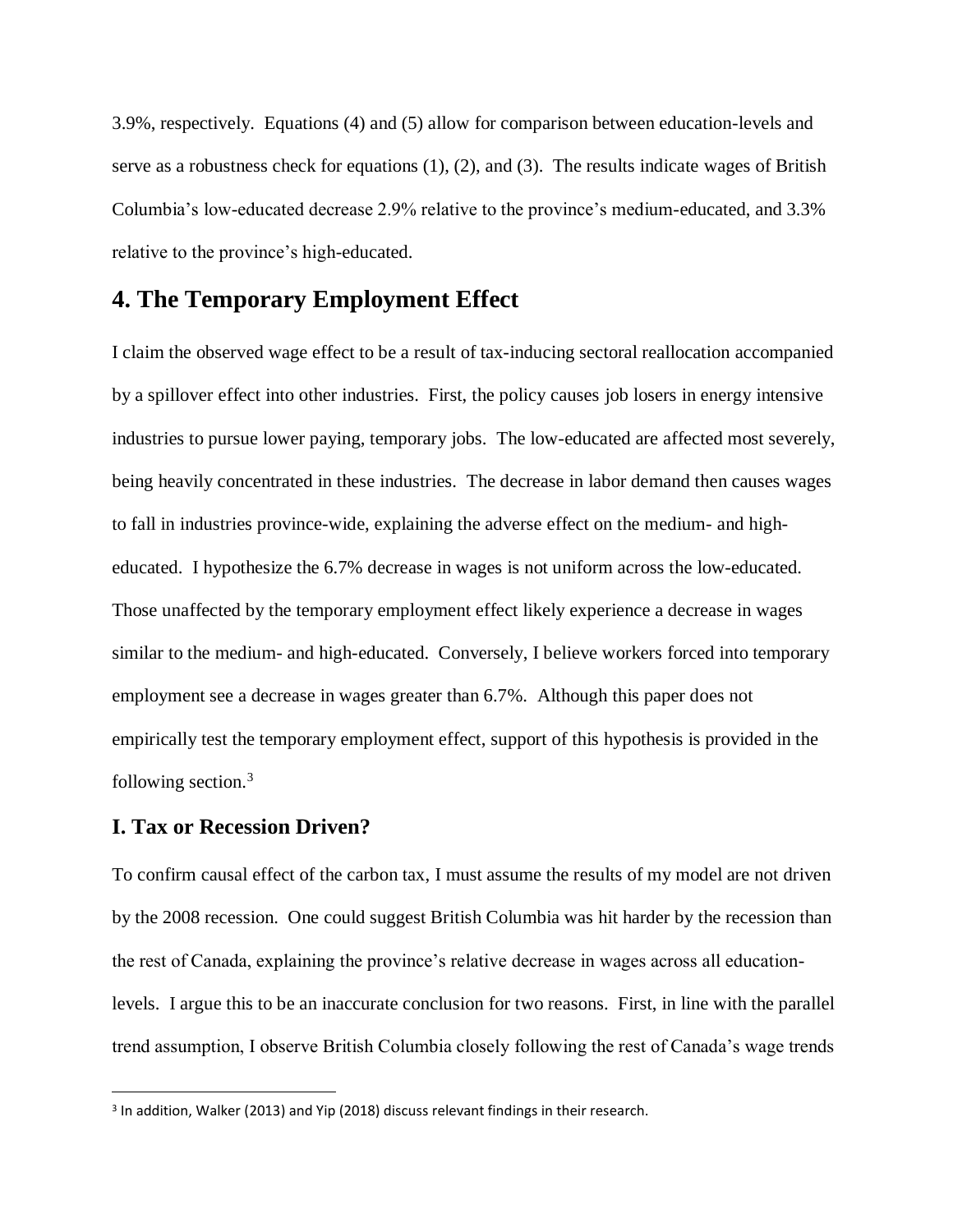in prior, smaller-scale booms and recessions. Moreover, I examine unemployment and labor force participation rates of the two groups. I find no such trends of British Columbia being more vulnerable to previous recessions.<sup>4</sup> Second, if caused by the recession, the differential increase in temporary employees between British Columbia and the rest of Canada would be greatest in the years immediately following the recession. Furthermore, the gap would likely close over time as these temporary employees found new, permanent jobs. Instead, the difference increases over time, suggesting causal effects by the carbon tax.<sup>5</sup> With the carbon tax increasing at a fixed rate of \$5/ton each year from 2008 to 2012, I expect a gradual increase in layoffs during this period and the years following. Hence, the number of temporary employees in British Columbia relative to the rest of Canada would likely increase over time.

## **5. Policy Implications and Conclusion**

Although the tax has proven successful in decreasing emissions, its negative wage effect provides valuable insight to policymakers considering implementation of a similar policy. Relative to the rest of Canada, British Columbia's low-, medium-, and high-educated experience a fall in wages of 6.7%, 4.0%, and 3.9%, respectively. These results are backed by an additional analysis to allow for comparison, in which low-educated wages decrease 2.9% relative to the medium-educated, and 3.3% relative to the high educated. I conclude these findings to be a result of tax-inducing sectoral reallocation accompanied by a province-wide spillover effect. The low-educated experience the greatest burden from sectoral reallocation, while the negative shock to labor demand produces a spillover effect lowering medium- and high-educated wages.

 $\overline{a}$ 

<sup>4</sup> See Figures 2 and 3 in the Data Appendix. Consistent with Yip (2018), I observe a shock in early 2005 in which British Columbia's unemployment and LFP rates improve while the rest of Canada's worsen.

<sup>&</sup>lt;sup>5</sup> See Figure 4 in the Data Appendix.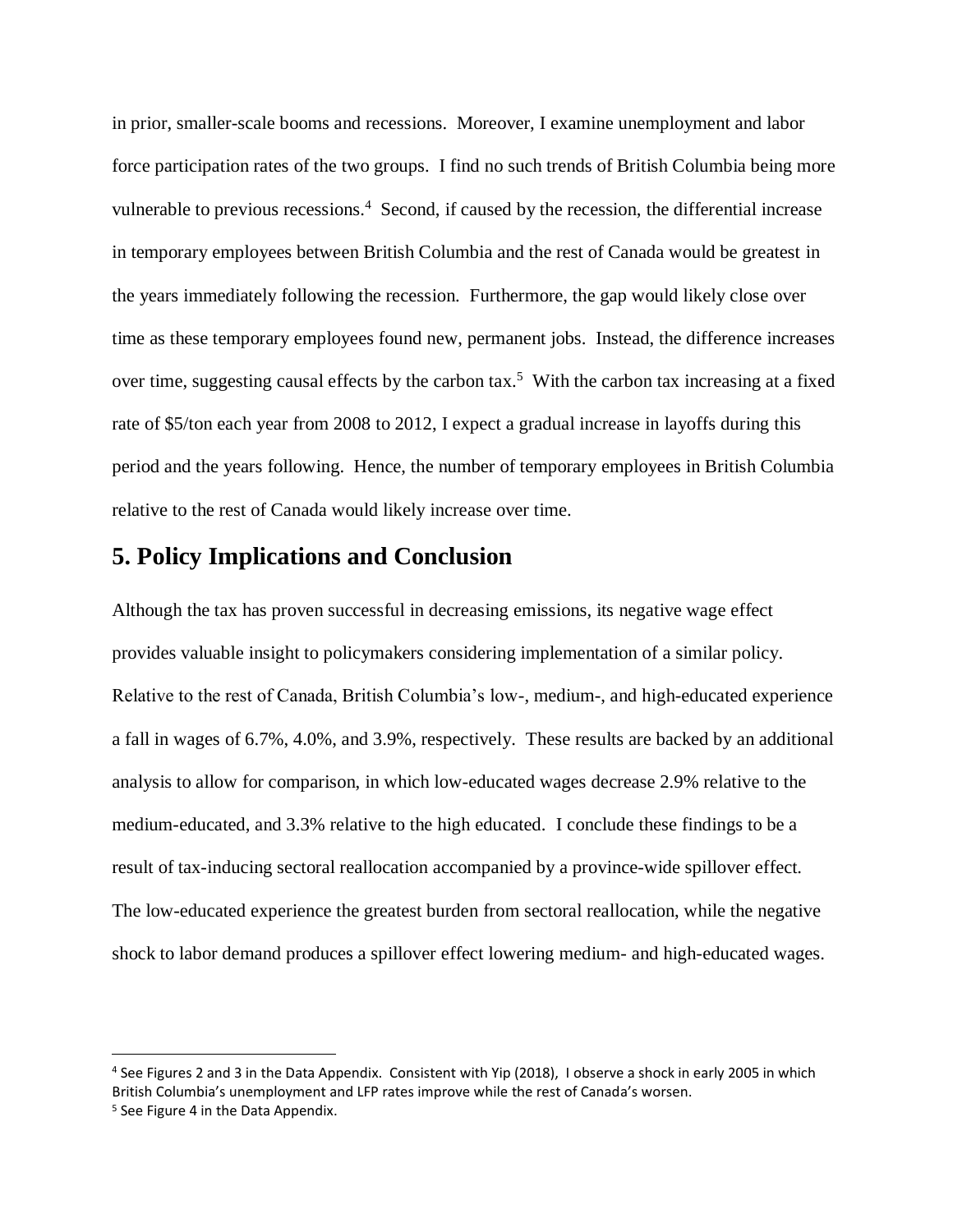The revenue-neutral aspect of the policy is designed to compensate firms and workers for negative labor market outcomes arising from the tax. In this case, firms see a reduction in the corporate income tax rate while workers benefit from a reduction in the personal income tax rate. In addition, low-income households are provided lump-sum transfers in an attempt to counteract unequal distributional consequences. This paper proves the low-educated are disproportionately affected by the tax. While personal income tax cuts and lump-sum transfers remedy those unaffected by the temporary employment effect, the reimbursements are insufficient to job losers in energy-intensive industries. As such, prospective policymakers should consider additional compensation packages and employment programs to counteract the temporary employment effect.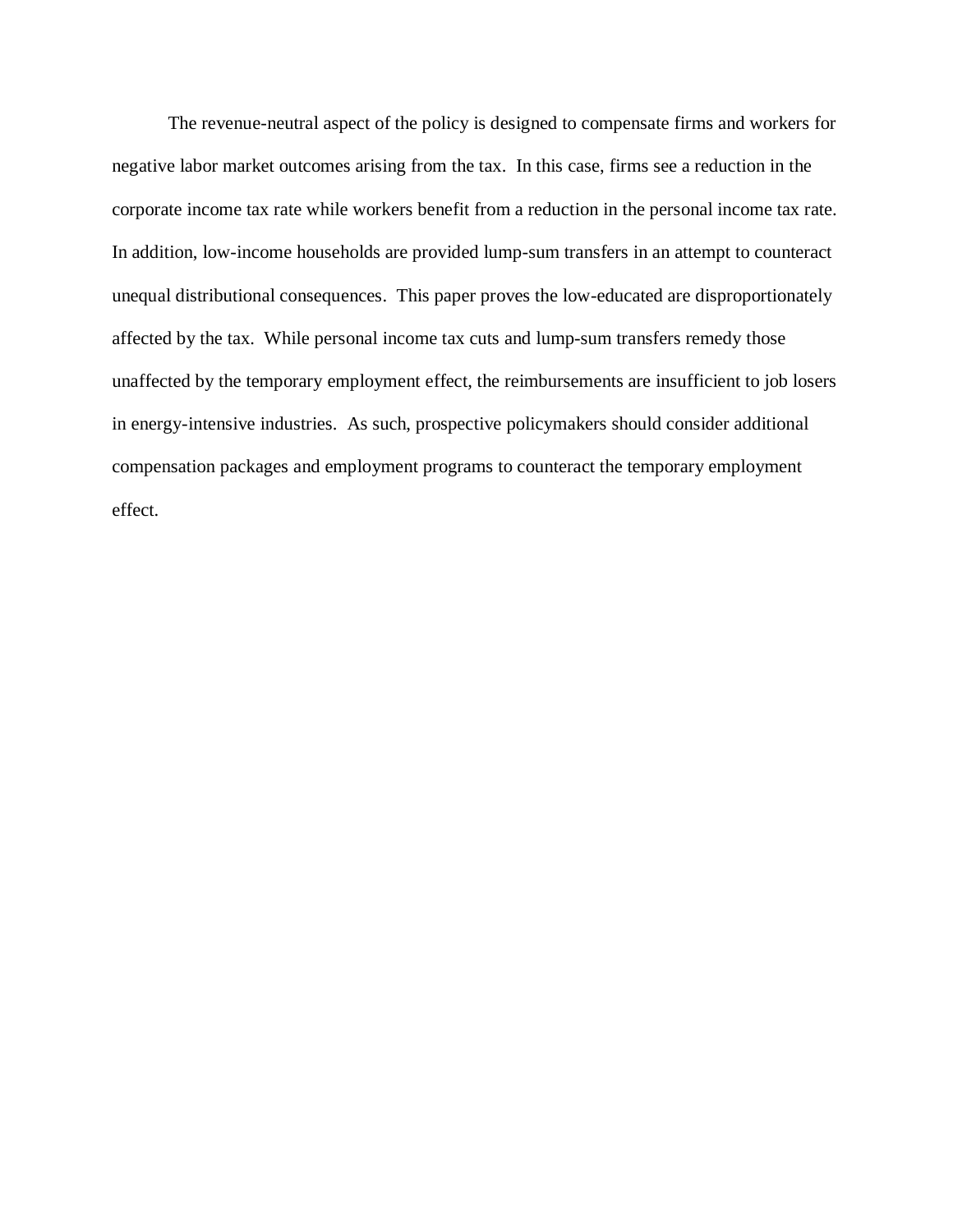# **Data Appendix**

# **I. Labor Market Trends**





Figure 2: Unemployment Rate

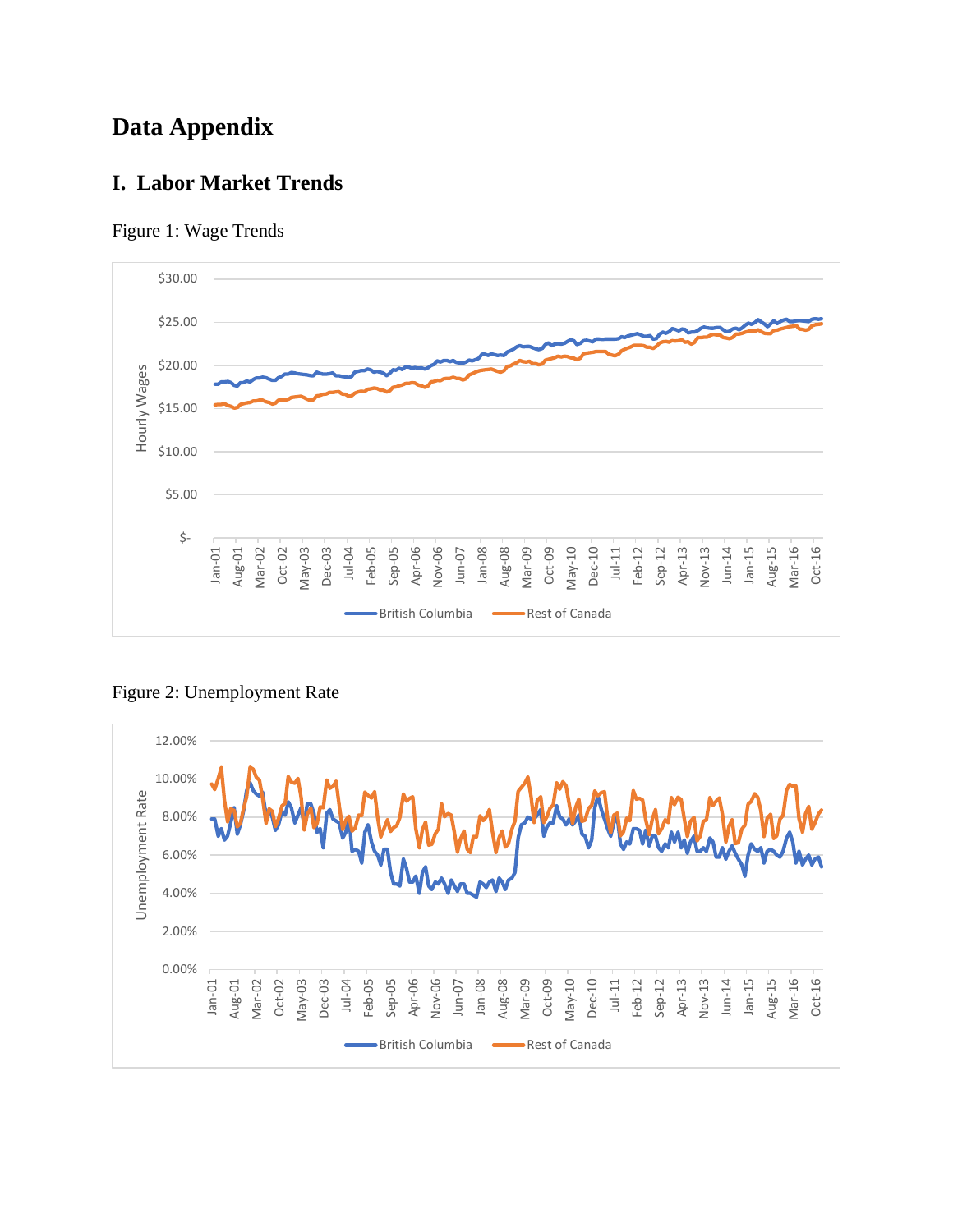

Figure 3: Labor Force Participation Rate



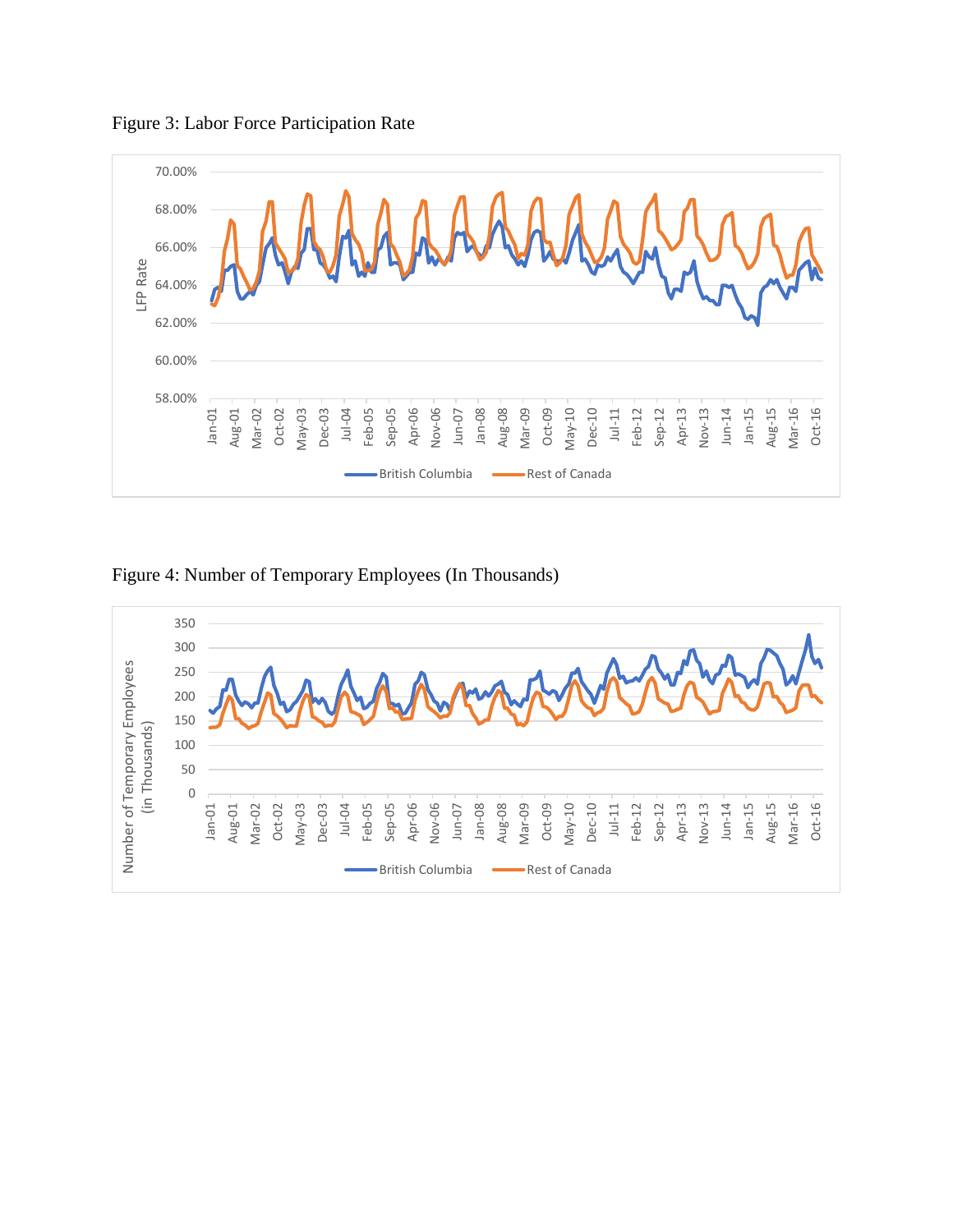# **II. Additional Robustness Tests**

In Table 2, various controls are omitted to ensure validity of the estimates. The results are qualitatively similar.

Table 2: Robustness

| <b>Difference-in-Difference Analysis</b>   |         |                                     |         |                     |             |  |  |  |
|--------------------------------------------|---------|-------------------------------------|---------|---------------------|-------------|--|--|--|
|                                            | (1)     | (2)                                 | (3)     | (4)                 | (5)         |  |  |  |
|                                            | Low     | Medium                              | High    | Low-Medium Low-High |             |  |  |  |
| A. Excluded Control: (Age * Tenure)        |         |                                     |         |                     |             |  |  |  |
| BC x Post                                  |         | $-0.066***$ $-0.037***$ $-0.037***$ |         |                     |             |  |  |  |
|                                            | (0.002) | (0.001)                             | (0.002) |                     |             |  |  |  |
|                                            | 0.422   | 0.294                               | 0.158   |                     |             |  |  |  |
| <b>BC</b> x Post x Low Educ                |         |                                     |         | $-0.027***$         | $-0.031***$ |  |  |  |
|                                            |         |                                     |         | (0.002)             | (0.003)     |  |  |  |
|                                            |         |                                     |         | 0.379               | 0.379       |  |  |  |
| <b>B. Excluded Control: Hours Worked</b>   |         |                                     |         |                     |             |  |  |  |
| BC x Post                                  |         | $-0.063***$ $-0.039***$ $-0.039***$ |         |                     |             |  |  |  |
|                                            | (0.002) | (0.001)                             | (0.002) |                     |             |  |  |  |
|                                            | 0.490   | 0.364                               | 0.218   |                     |             |  |  |  |
| <b>BC</b> x Post x Low Educ                |         |                                     |         | $-0.029***$         | $-0.033***$ |  |  |  |
|                                            |         |                                     |         | (0.002)             | (0.003)     |  |  |  |
|                                            |         |                                     |         | 0.438               | 0.438       |  |  |  |
| <b>C. Excluded Control: Gender</b>         |         |                                     |         |                     |             |  |  |  |
| $BC \times Post$                           |         | $-0.071***$ $-0.041***$ $-0.039***$ |         |                     |             |  |  |  |
|                                            | (0.002) | (0.001)                             | (0.002) |                     |             |  |  |  |
|                                            | 0.458   | 0.339                               | 0.208   |                     |             |  |  |  |
| <b>BC</b> x Post x Low Educ                |         |                                     |         | $-0.032***$         | $-0.037***$ |  |  |  |
|                                            |         |                                     |         | (0.002)             | (0.003)     |  |  |  |
|                                            |         |                                     |         | 0.419               | 0.419       |  |  |  |
| <b>D. Excluded Control: Marital Status</b> |         |                                     |         |                     |             |  |  |  |
| $BC \times Post$                           |         | $-0.067***$ $-0.039***$ $-0.039***$ |         |                     |             |  |  |  |
|                                            | (0.002) | (0.001)                             | (0.002) |                     |             |  |  |  |
|                                            | 0.501   | 0.366                               | 0.217   |                     |             |  |  |  |
| <b>BC</b> x Post x Low Educ                |         |                                     |         | $-0.030***$         | $-0.034***$ |  |  |  |
|                                            |         |                                     |         | (0.002)             | (0.003)     |  |  |  |
|                                            |         |                                     |         | 0.440               | 0.440       |  |  |  |

Notes: Dependent variable is ln(Hourly Wages). Robust Standard Errors are clustered by province and included below each estimate in parenthisis. Adjusted R-Squareds are included below each Standard Error. Significance Levels: \*\*\* =  $1\%$ , \*\* =  $5\%$ , \* =  $10\%$